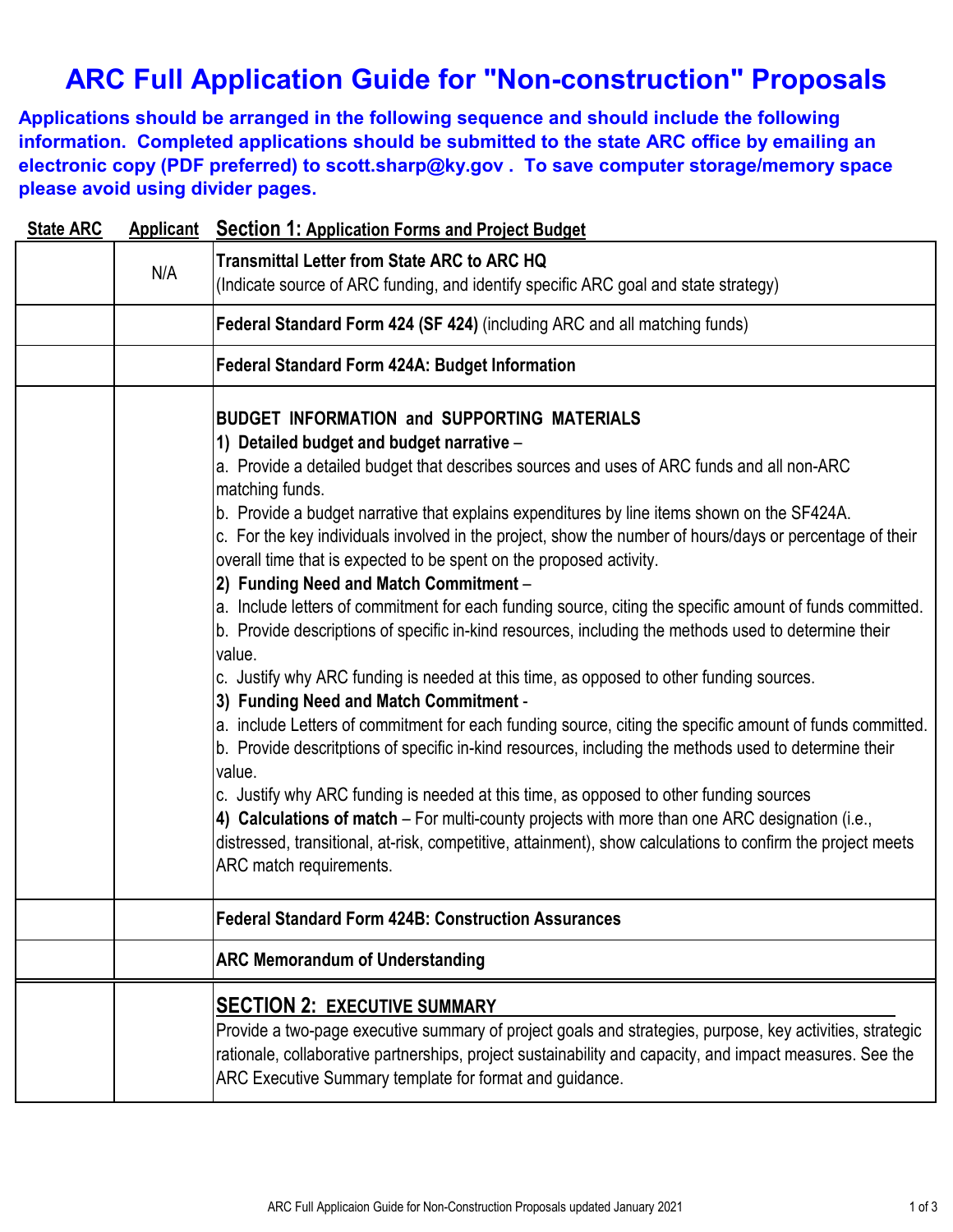| <b>SECTION 3: PROPOSAL NARRATIVE</b> (suggested length 5-8 pages, please number pages)                                                                                |
|-----------------------------------------------------------------------------------------------------------------------------------------------------------------------|
| SECTION 3 PROPOSAL NARRATIVE (suggested length 5 to 8 pages, please number pages)                                                                                     |
| 1) Goals & Strategies - (Refer to state's Strategy Statement for the current year)                                                                                    |
| a. Identify the primary ARC Goal and Objective the project will address.                                                                                              |
| b. Identify and quote the primary ARC State Strategy the project will address.                                                                                        |
| 2) Purpose, Description & Rationale -                                                                                                                                 |
| a. Provide a one-sentence statement describing the primary purpose of the proposed project, in terms of                                                               |
| the activity and its ultimate outcome (e.g. To create jobs by increasing the number of businesses with                                                                |
| better access to technical assistance and growth capital.)                                                                                                            |
| b. Describe specific problems or issues the project will address and how these issues impact the<br>community.                                                        |
| c. Provide a detailed description of all major project activities, including: what will be done, who will                                                             |
| complete each activity, and a timeline for starting and ending the project.                                                                                           |
| d. Explain why the proposed activity is the most practical and beneficial way to achieve the desired<br>results when compared to alternative approaches.              |
| e. If continuing an ongoing program (whether or not ARC funded), describe progress and any outcomes<br>to date.                                                       |
| f. Provide evidence of the local demand for the proposed project such as letters from key stakeholders,<br>customer data, etc.                                        |
| 3) Partnerships and Regional Collaboration - Describe the extent of collaboration with other local                                                                    |
| community, state, regional, and federal partners in the development of the proposal. In what way does                                                                 |
| the proposed activity represent progress toward fulfillment of a regional strategy (e.g. Comprehensive                                                                |
| Economic Development Strategy (CEDS), local visioning process, etc.)?                                                                                                 |
| 4) Geographic Area -                                                                                                                                                  |
| a. Identify the counties (or census tracts if the project is less than county-wide) for 1) the physical location                                                      |
| where the activity will be based and 2) the project's entire service area.                                                                                            |
| b. Attach maps as needed to illustrate the project's service area.                                                                                                    |
| 5) Benefits and Performance Measures -                                                                                                                                |
| a. State outputs and outcomes in absolute numerical terms (not percents) per ARC's performance<br>measurement guidance.                                               |
| b. Describe other project benefits as appropriate, such as the likely impact on future economic<br>development activity in the area, or anticipated spin-off results. |
| c. Attach letters documenting private sector commitments of jobs retained, jobs created, and leveraged<br>private investment (LPI) when applicable.                   |
| 6) Grantee Capacity and Project Sustainability -                                                                                                                      |
| a. Briefly review the applicant's capacity to undertake the proposed activity by describing previous                                                                  |
| experience with relevant activities.                                                                                                                                  |
| b. Describe the qualifications needed for key individuals who will manage and operate the project. Attach                                                             |
| position descriptions or brief resumes.                                                                                                                               |
| c. Describe proposed qualifications for all consultants and subcontractors, and describe the competitive                                                              |
| procedures used to select them.                                                                                                                                       |
| d. Explain the applicant's strategy for ensuring the project's long-term sustainability (once ARC funds are                                                           |
| no longer available), including efforts to secure other sources of support for future operations.                                                                     |